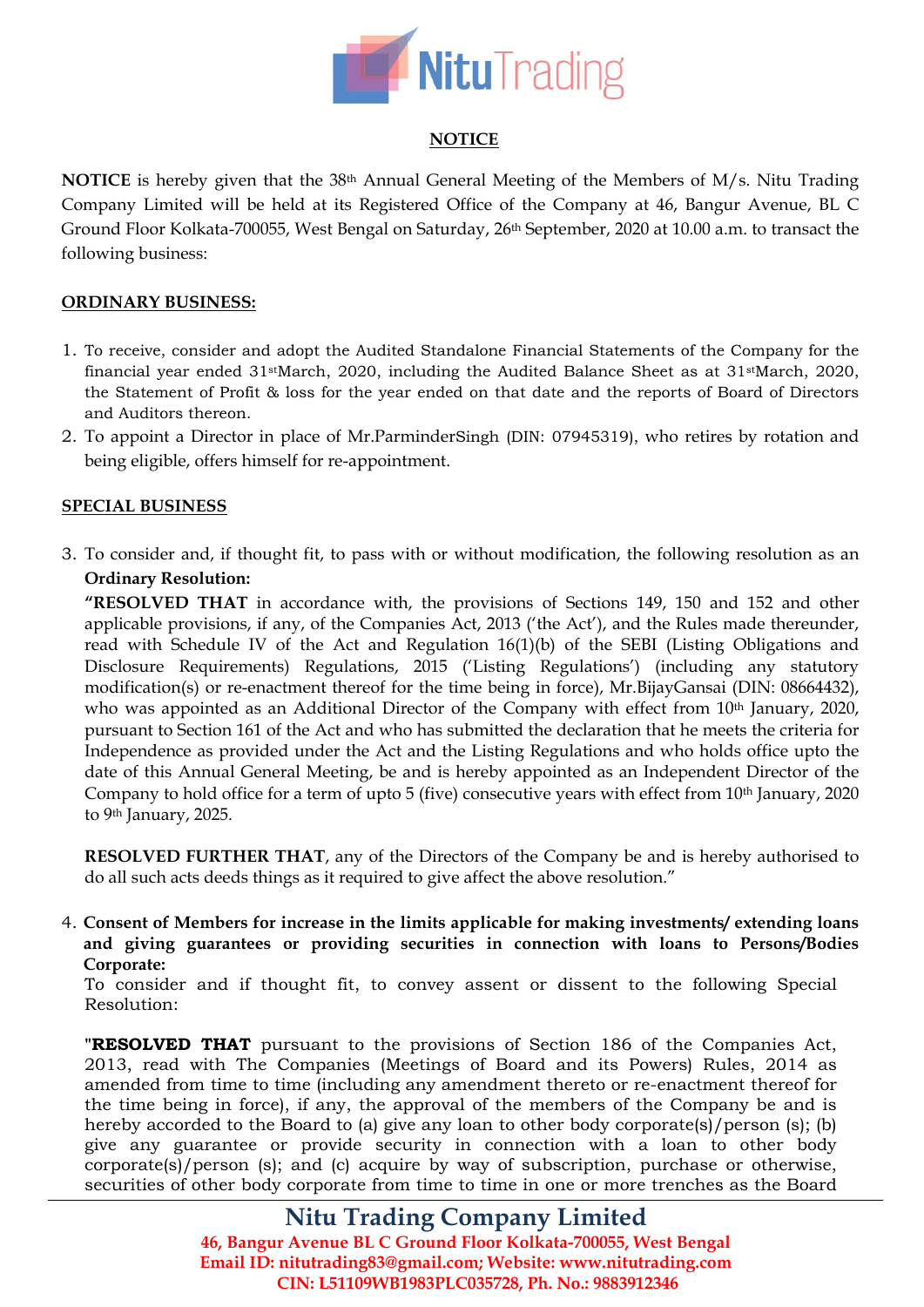

of Directors as in their absolute discretion deem beneficial and in the interest of the Company, for an amount not exceeding a sum of Rs. 100,00,00,000 (Rupees Hundred Crores Only) outstanding at any time notwithstanding that such investments, outstanding loans given or to be given and guarantees and security provided are in excess of the limits prescribed under Section 186 of the Companies Act, 2013

**RESOLVED FURTHER THAT** the Board of Directors (or a Committee thereof constituted for this purpose) be and is hereby authorized to take all such steps as may be necessary, proper and expedient to give effect to this Resolution."

5. **Increasing the Borrowing Powers under Section 180(1) (c) of the Companies Act, 2013 up to 50 Crores:**

## **To consider and if thought fit to pass, with or without modification, the following Resolution as a Special Resolution:**

**"RESOLVED THAT** pursuant to the provisions of Section 180(1)(c) and other applicable provisions, if any, of the Companies Act, 2013 (including any statutory modifications thereof) and any rules and regulations made thereunder, the consent of the members of the Company be and is hereby accorded by way of special resolution, to the Board of Directors of the Company ("Board") for borrowing from time to time, as it may think fit, any sum or sums of money in any currency on such terms and conditions as the Board may deem fit, by way of loans, issuance of bonds, notes, debentures or other securities whether convertible into equity/ preference shares or not, from banks, financial or other institution(s), investors, mutual fund(s), or any other persons, up to an aggregate amount of Rupees 50 Crores (Fifty Crores) notwithstanding that the monies to be borrowed, together with the monies already borrowed by the Company (apart from the temporary loans obtained from the Company's bankers in the ordinary course of business), may exceed the aggregate, for the time being, of the paid up capital of the Company and its free reserves, that is to say, reserves not set apart for any specific purpose.

**RESOLVED FURTHER THAT** the Board (including any Committee duly constituted by the Board of Directors or any authority as approved by the Board of Directors) be and is hereby authorized to do all such acts, deeds and things and to sign and execute all such deeds, documents and instruments as may be necessary, expedient and incidental thereto to give effect to this resolution."

**Registered Office:** 46, Bangur Avenue BL C Ground Floor Kolkata-700055, West Bengal

Place: Kolkata Date: 24.08.2020 **By Order of the Board of Directors** For Nitu Trading Company Limited

Parminder Singh Managing Director DIN: [07945319](http://www.mca.gov.in/mcafoportal/companyLLPMasterData.do)

**Nitu Trading Company Limited**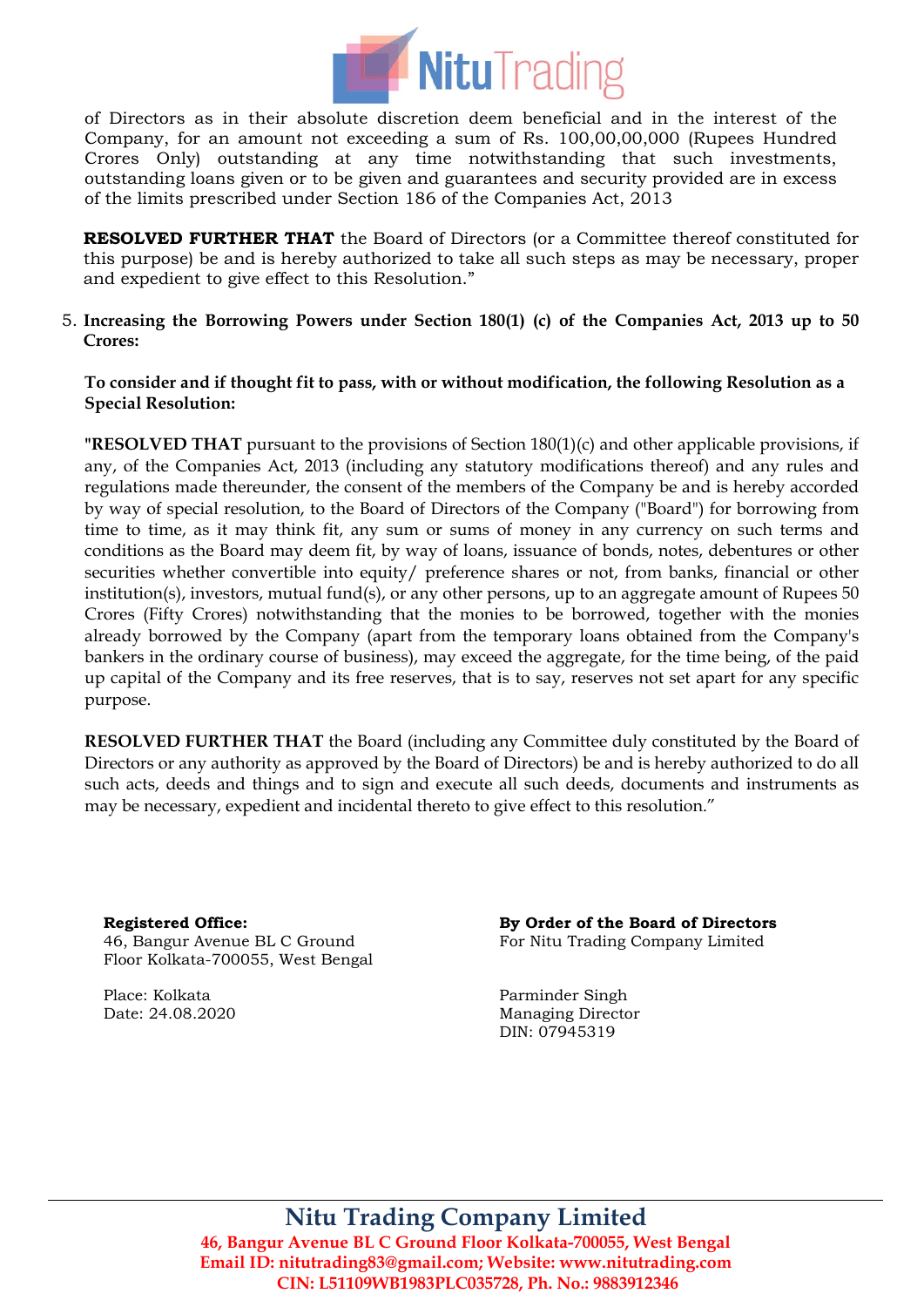

## **NOTES:**

- 1. An Explanatory Statement pursuant to Section 102 of the Companies Act, 2013 relating to the Special Business to be transacted at the Annual General Meeting is annexed hereto.
- 2. **A MEMBER ENTITLED TO ATTEND AND VOTE AT THE MEETING IS ENTITLED TO APPOINT A PROXY/ PROXIES TO ATTEND AND VOTE INSTEAD OF HIMSELF/HERSELF. SUCH A PROXY/ PROXIES NEED NOT BE A MEMBER OF THE COMPANY**. The instrument of Proxy in order to be effective, should be deposited at the Registered Office of the Company, duly completed and signed, not less than 48 hours before the commencement of the meeting. A person can act as proxy on behalf of members not exceeding fifty (50) and holding in the aggregate not more than ten percent of the total share capital of the Company. A member holding more than ten percent of the total share capital of the company carrying voting rights may appoint a single person as proxy and such person shall not act as proxy for any other person or shareholders.
- 3. The Register of Member and Transfer Books will remain closed from Sunday, the 20th day of September, 2020 to Saturday, the 26th day of September, 2020 (both days inclusive) for the purpose of Annual General Meeting.
- 4. Corporate Members intending to send their authorized representatives to attend the meeting are requested to send a certified copy of the Board Resolution authorizing their representative to attend and vote on their behalf at the meeting.
- 5. During the period beginning 24 hours before the time fixed for the commencement of the meeting and ending with the conclusion of the meeting, members would be entitled to inspect the proxies lodged at any time during the business hours of the company, provided not less than 3 days of notice in writing is given to the company.
- 6. Members/Proxies are requested to bring their attendance slips duly filed in along with their copies of Annual Report to the Annual General Meeting.
- 7. The notice is being sent all members, whose names appear on the Register of Members/List of beneficial owners.
- 8. In case shares are jointly held, this form should be completed and signed (as per the specimen signature registered with the company) by the first named member and in his/her absence, by the next named member.
- 9. Copy of relevant documents referred to in this notice are open for inspection at the registered office of the Company an all working days, except holidays between **11.00 A.M to 2.00 P.M**upto the date of declaration of the results of e-voting.
- 10. Any member desirous of getting any information on the accounts of the Company is required to forward his/her queries at least 7 days prior to the meeting so that the required information can be made available at the meeting.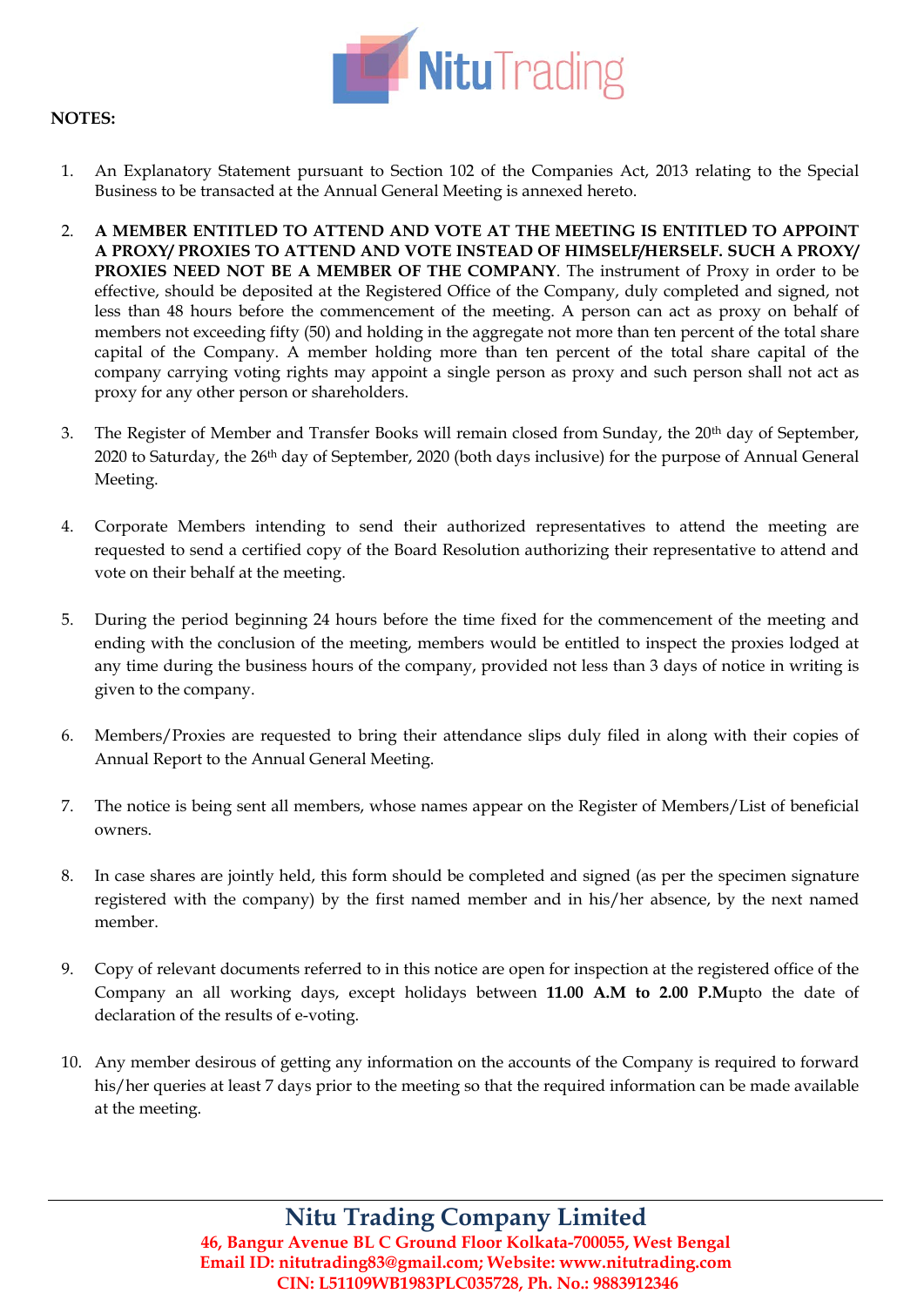

- 11. Members are requested to intimate change in their address immediately to M/s.PurvaSharegistry (India) Private Limited, the Company's Registrar and Share Transfer Agents, at their office at No. 9, Shiv Shakti Ind. Estate, Ground Floor, J.R. Boricha Marg, Lower Parel (East), Mumbai – 400 011.
- 12. Pursuant to SEBI Circular, the Shareholders holding shares in physical form are requested to submit self attested copy of PAN at the time of sending their request for share transfer/transmission of name/transposition of name.
- 13. Members holding shares in physical form in the same set of names under different folios are requested to apply for consolidation of such folios along with relevant Share Certificates to M/s.PurvaSharegistry (India) Private Limited, Registrar and Share Transfer Agents of the Company, at their address given above.
- 14. Members who hold shares in dematerialized form are requested to write their Client ID and DP ID and those who hold shares in physical form are requested to write their Folio number in the attendance slip for attending the meeting. In case of joint holders attending the meeting, only such joint holder who is higher in the order of names will be entitled to vote.
- 15. For members who have not registered their e-mail address, physical copies of the Notice of the 38<sup>th</sup> Annual General Meeting of the Company inter alia indicating the process and manner of e‐voting along with Attendance Slip and Proxy Form is being sent in the permitted mode. Members may also note that Notice of 38th Annual General Meeting and Annual report for 2019-20 will be available on company's website[:www.nitutrading.com](http://www.nitutrading.com/) for their download.
- 16. Memberswhohavenotregisteredtheiremailaddressessofararerequestedtoregistertheire‐mailaddressforrecei vingallcommunications including annual report, notices, circulars etc. from thecompanyelectronically.
- 17. For any assistance or information about shares etc. members may contact the Company.

## 18. **VOTING THROUGH ELECTRONIC MEANS**

- **I** In compliance with provisions of Section 108 of the Companies Act, 2013, Rule 20 of the Companies (Management and Administration) Rules, 2014 as amended by the Companies (Management and Administration) Amendment Rules, 2015 and Regulation 44 of the SEBI (Listing Obligations and Disclosure Requirements) Regulation, 2015, the Company is pleased to provide members facility to exercise their right to vote on resolutions proposed to be considered at the Annual General Meeting (AGM) by electronic means and the business may be transacted through e-Voting Services. The facility of casting the votes by the members using an electronic voting system from a place other than venue of the AGM ("remote e-voting") will be provided by Central Depository Services (India) Limited (CDSL).
- II. The facility for voting through ballot paper shall be made available at the AGM and the members attending the meeting who have not cast their vote by remote e-voting shall be able to exercise their right at the meeting through ballot paper. The members who have cast their vote by remote e-voting prior to the AGM may also attend the AGM but shall not be entitled to cast their vote again.
- III. **The process and manner for remote e-voting are as under:**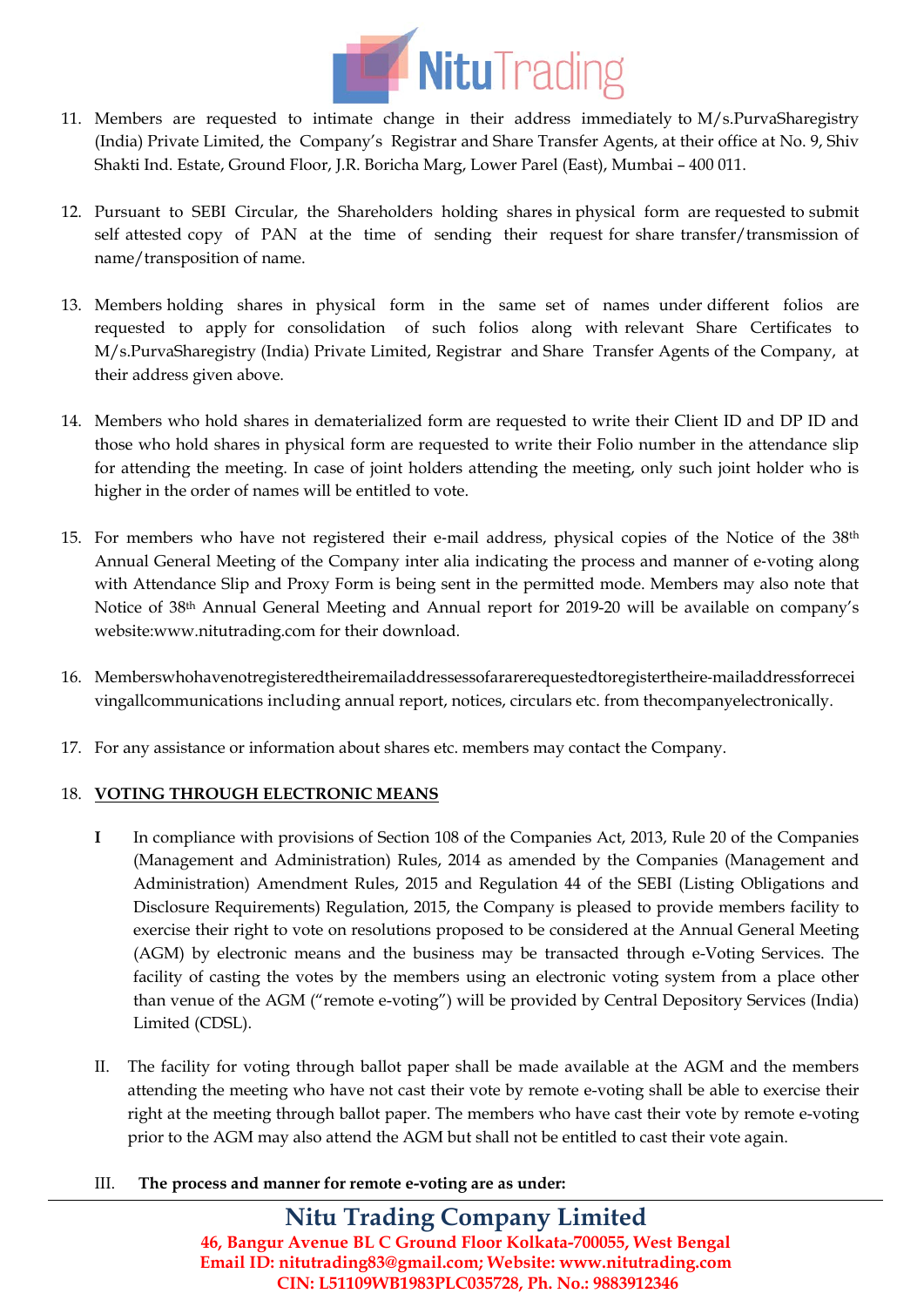

- i) The remote e-voting period commences on  $23<sup>rd</sup>$  September, 2020 at 9:00 a.m. and ends on 25th September, 2020 at 5:00 p.m. During this period members' of the Company, holding shares either in physical form or in dematerialized form, as on the cut-off date of 19<sup>th</sup> September, 2020, may cast their vote by remote e-voting. The remote e-voting module shall be disabled by CDSL for voting thereafter. Once the vote on a resolution is cast by the member, the member shall not be allowed to change it subsequently.
- ii) The shareholders should log on to the e-voting website [www.evotingindia.com](http://www.evotingindia.com/) during the voting period.
- iii) Click on "Shareholders" tab.
- iv) Now Enter your User ID
	- a) For CDSL: 16 digits beneficiary ID,
	- b) For NSDL: 8 Character DP ID followed by 8 Digits Client ID,
	- c) Members holding shares in Physical Form should enter Folio Number registered with the Company.
- v) Next enter the Image Verification as displayed and Click on Login.
- vi) If you are holding shares in demat form and had logged on to [www.evotingindia.com](http://www.evotingindia.com/) and voted on an earlier voting of any Company, then your existing password is to be used.
- vii) If you are a first time user follow the steps given below:

| For Members holding shares in Demat Form and Physical Form |                                                                                                                                                                                                                                                                                                                                                                                                                                                               |  |
|------------------------------------------------------------|---------------------------------------------------------------------------------------------------------------------------------------------------------------------------------------------------------------------------------------------------------------------------------------------------------------------------------------------------------------------------------------------------------------------------------------------------------------|--|
| PAN                                                        | Enter your 10 digit alpha-numeric *PAN issued by Income Tax Department<br>(Applicable for both demat shareholders as well as physical shareholders)<br>Members who have not updated their PAN<br>with<br>the<br>Company/Depository Participant are requested to use the first two<br>letters of their name and the 8 digits of the sequence number (refer serial<br>no. printed on the name and address sticker/Postal Ballot Form/mail) in<br>the PAN field. |  |
|                                                            | In case the sequence number is less than 8 digits enter the applicable<br>$\bullet$<br>number of 0's before the number after the first two characters of the<br>name in CAPITAL letters. Eg. If your name is Ramesh Kumar with serial<br>number 1 then enter RA00000001 in the PAN field.                                                                                                                                                                     |  |
| DOB                                                        | Enter the Date of Birth as recorded in your demat account or in the company<br>records for the said demat account or folio in dd/mm/yyyy format.                                                                                                                                                                                                                                                                                                              |  |
| Dividend<br><b>Bank</b><br>Details                         | Enter the Dividend Bank Details as recorded in your demat account or in the<br>company records for the said demat account or folio.<br>Please enter the DOB or Dividend Bank Details in order to login. If the<br>٠<br>details are not recorded with the depository or company please enter the<br>member id / folio number in the Dividend Bank details field.                                                                                               |  |

- viii) After entering these details appropriately, click on "SUBMIT" tab.
- ix) Members holding shares in physical form will then reach directly the Company selection screen. However, members holding shares in demat form will now reach 'Password Creation'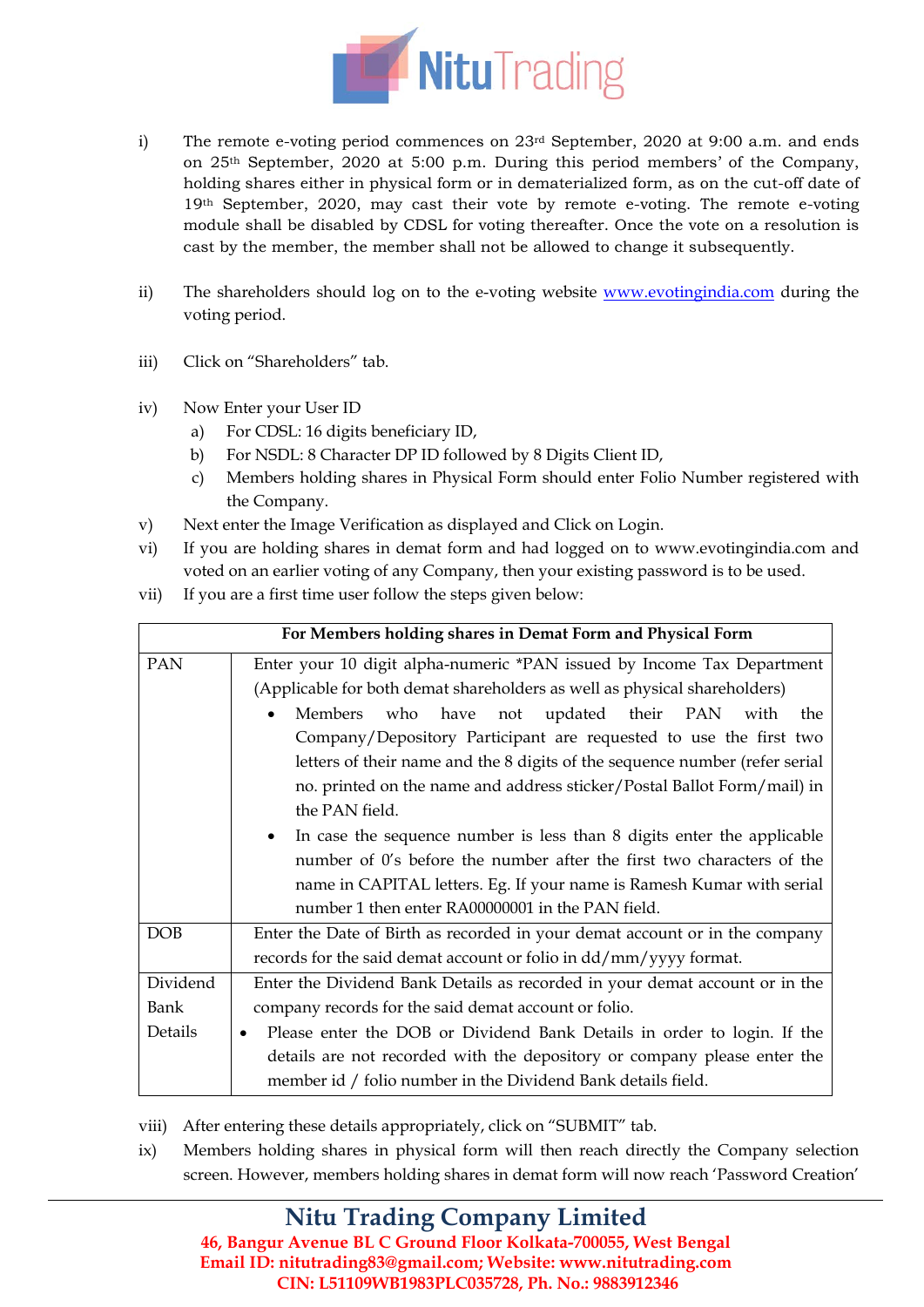

menu wherein they are required to mandatorily enter their login password in the new password field. Kindly note that this password is to be also used by the demat holders for voting for resolutions of any other company on which they are eligible to vote, provided that company opts for e-voting through CDSL platform. It is strongly recommended not to share your password with any other person and take utmost care to keep your password confidential.

- x) For Members holding shares in physical form, the details can be used only for e-voting on the resolutions contained in this Notice.
- xi) Click on the EVSN for the relevant **<NITU TRADING COMPANY LIMITED >** on which you choose to vote.
- xii) On the voting page, you will see "RESOLUTION DESCRIPTION" and against the same the option "YES/NO" for voting. Select the option YES or NO as desired. The option YES implies that you assent to the Resolution and option NO implies that you dissent to the Resolution.
- xiii) Click on the "RESOLUTIONS FILE LINK" if you wish to view the entire Resolution details.
- xiv) After selecting the resolution you have decided to vote on, click on "SUBMIT". A confirmation box will be displayed. If you wish to confirm your vote, click on "OK", else to change your vote, click on "CANCEL" and accordingly modify your vote.
- xv) Once you "CONFIRM" your vote on the resolution, you will not be allowed to modify your vote.
- xvi) You can also take out print of the voting done by you by clicking on "Click here to print" option on the Voting page.
- xvii) If Demat account holder has forgotten the changed password then enter the User ID and the image verification code and click on Forgot Password & enter the details as prompted by the system.
- xviii) Note for Institutional Shareholders & Custodians :
	- Institutional shareholders (i.e. other than Individuals, HUF, NRI etc.) and Custodians are required to log on to [https://www.evotingindia.com](https://www.evotingindia.com/) and register themselves as Corporates.
	- A scanned copy of the Registration Form bearing the stamp and sign of the entity should be emailed t[o helpdesk.evoting@cdslindia.com.](mailto:helpdesk.evoting@cdslindia.com)
	- After receiving the login details they have to create a compliance user which should be created using the admin login and password. The Compliance user would be able to link the account(s) for which they wish to vote on.
	- The list of accounts should be mailed to helpdesk.evoting@cdslindia.com and on approval of the accounts they would be able to cast their vote.
	- A scanned copy of the Board Resolution and Power of Attorney (POA) which they have issued in favour of the Custodian, if any, should be uploaded in PDF format in the system for the scrutinizer to verify the same.
- xix) In case you have any queries or issues regarding e-voting, you may refer the Frequently Asked Questions ("FAQs") and e-voting manual available at [www.evotingindia.com](http://www.evotingindia.com/) under help section or write an email to [helpdesk.evoting@cdslindia.com](mailto:helpdesk.evoting@cdslindia.com) or contact them at 1800 200 5533.
- xx) Shareholders can also cast their vote using CDSL's mobile app m-voting available for android based mobiles. The m-voting app can be downloaded from Google play store, iPhone, and Windows phone users can download the app from the App store and the Windows phone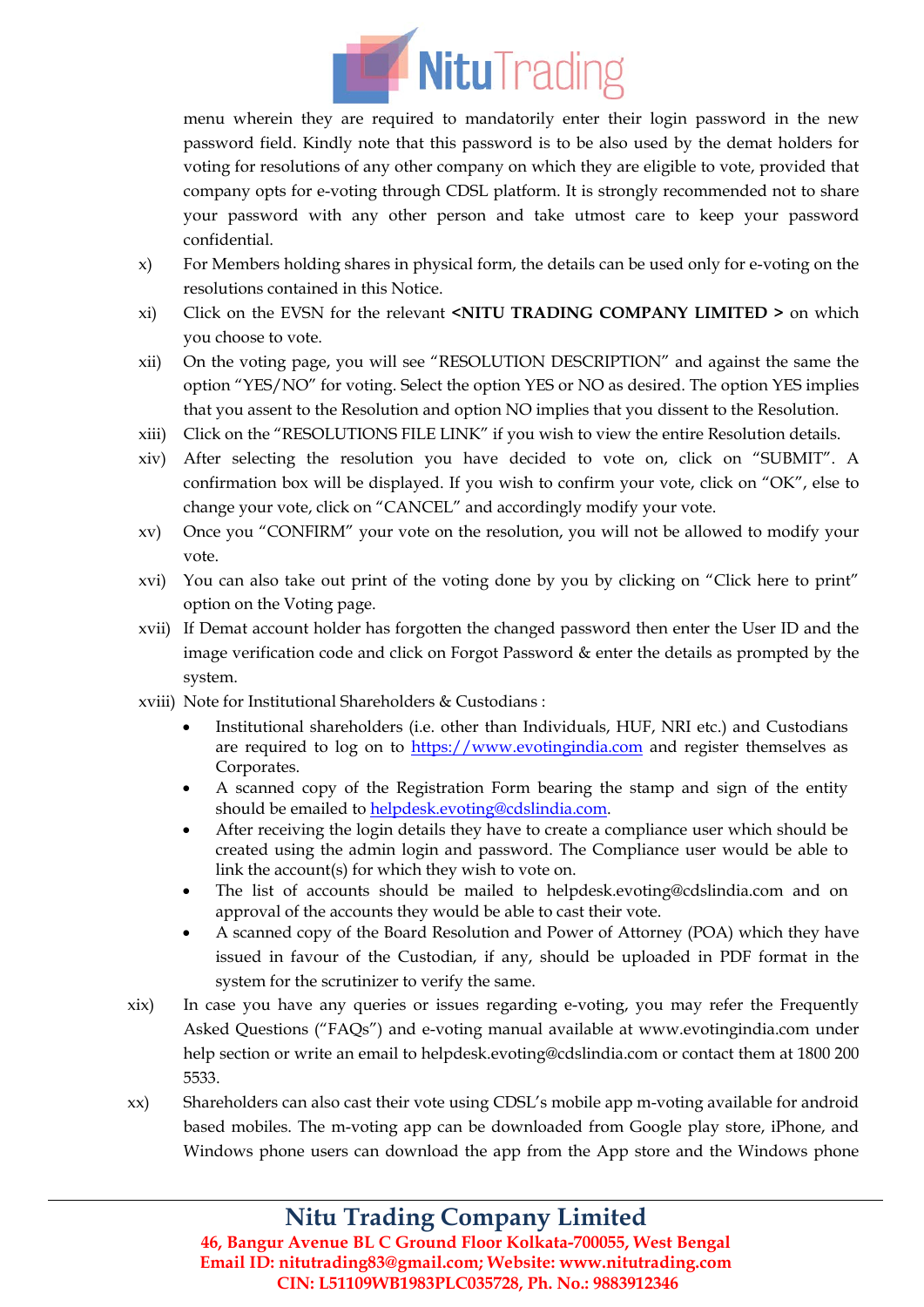

store respectively on or after 23<sup>rd</sup> September, 2020, 9.00 a.m. to 25<sup>th</sup> September, 2020, 5.00 p.m. Please follow the instructions as prompted by the mobile app while voting on your mobile.

- 19. Institutional Members / Bodies Corporate (i.e. other than individuals, HUF, NRI etc.) are required to send scanned copy (PDF/JPG Format) of the relevant Board Resolution/ Authority letter etc. together with attested specimen signature of the duly authorized signatory(ies) who are authorized to vote through e-mail at cs.sa.associates@gmail.com with a copy marked to helpdesk.evoting@cdslindia.com on or before 25thSeptember, 2020upto 5:00 p.m. without which the vote shall not be treated as valid.
- 20. The voting rights of shareholders shall be in proportion to their shares of the paid up equity share capital of the Company as on the cut-off date of 19thSeptember, 2020. A person who is not a member as on Cut Off date should treat this notice for information purpose only.
- 21. The shareholders shall have one vote per equity share held by them as on the cut-off date of 19thSeptember, 2020. The facility of e-voting would be provided once for every folio/client id, irrespective of the number of joint holders.
- 22. Since the Company is required to provide members the facility to cast their vote by electronic means, shareholders of the Company, holding shares either in physical form or in dematerialized form, as on the cut-off date of 19thSeptember, 2020and not casting their vote electronically, may only cast their vote at the Annual General Meeting.
- 23. Notice of the AGM along with attendance slip, proxy form along with the process, instructions and the manner of conducting e-voting is being sent electronically to all the members whose e-mail IDs are registered with the Company / Depository Participant(s). For members who request for a hard copy and for those who have not registered their email address, physical copies of the same are being sent through the permitted mode.
- 24. Investors, who became members of the Company subsequent to the dispatch of the Notice / Email and hold the shares as on the cut-off date i.e. 19<sup>th</sup>September, 2020are requested to send the written / email communication to the Company at nitutrading83@gmail.comby mentioning their Folio No./DP ID and Client ID to obtain the Login-ID and Password for e-voting.
- 25. M/s. S.A & Associates (Proprietor Shipra Agarwal) Practicing Company Secretary, (C.P No.3173) has been appointed as the Scrutinizer to scrutinize the remote e-voting process and voting at the AGM in a fair and transparent manner. The Scrutinizer will submit, not later than 2 days of conclusion of the AGM, a consolidated Scrutinizer's Report of the total votes cast in favour or against, if any, to the Chairman of the Company or a person authorized by him in writing, who shall countersign the same and declare the result of the voting forthwith.
- 26. Since e-voting facility (including Ballot form) is provided to the members pursuant to the provisions of section 108 of the companies Act, 2013, read with Companies (Management and Administration) Rules, 2014, voting by show of hands are not allowed.
- 27. The Chairman shall, at the AGM, at the end of discussion on the resolutions on which voting is to be held, allow voting with the assistance of scrutinizer, by use of "Ballot Paper" for all those members who are present at the AGM but have not cast their votes by availing remote e-voting facility.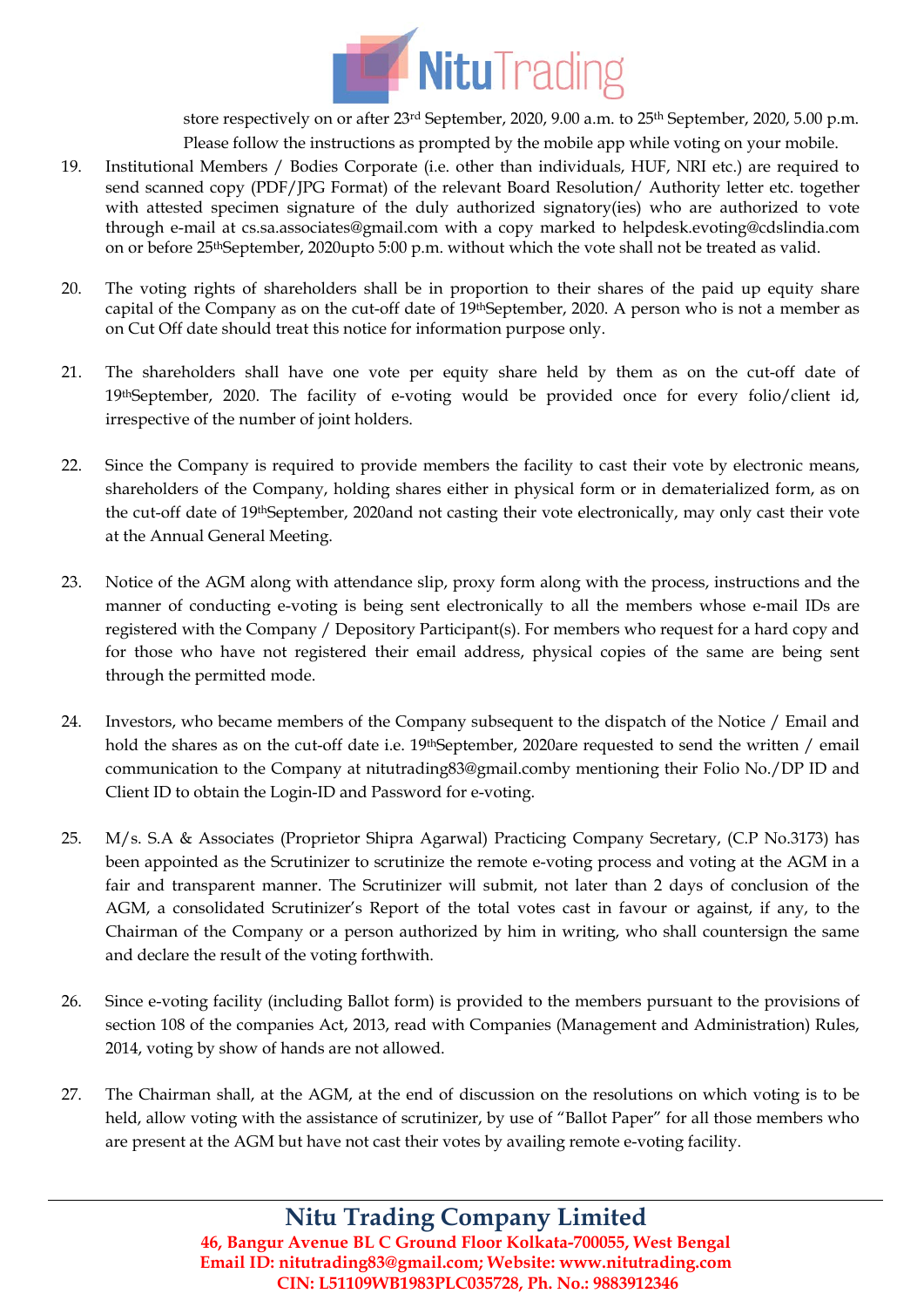

28. The Results declared along with the Scrutinizer's Report shall be placed on the Company's website www.nitutrading.com and on the website of CDSL. The same will be communicated to the stock exchanges where the company shares are listed viz. The Calcutta Stock Exchanges Ltd and MSEI.

#### **Registered Office:**

46, Bangur Avenue BL C Ground Floor Kolkata-700055, West Bengal

Place: Kolkata Date: 24.08.2020

## **By Order of the Board of Directors**

For Nitu Trading Company Limited

Parminder Singh Managing Director DIN: [07945319](http://www.mca.gov.in/mcafoportal/companyLLPMasterData.do)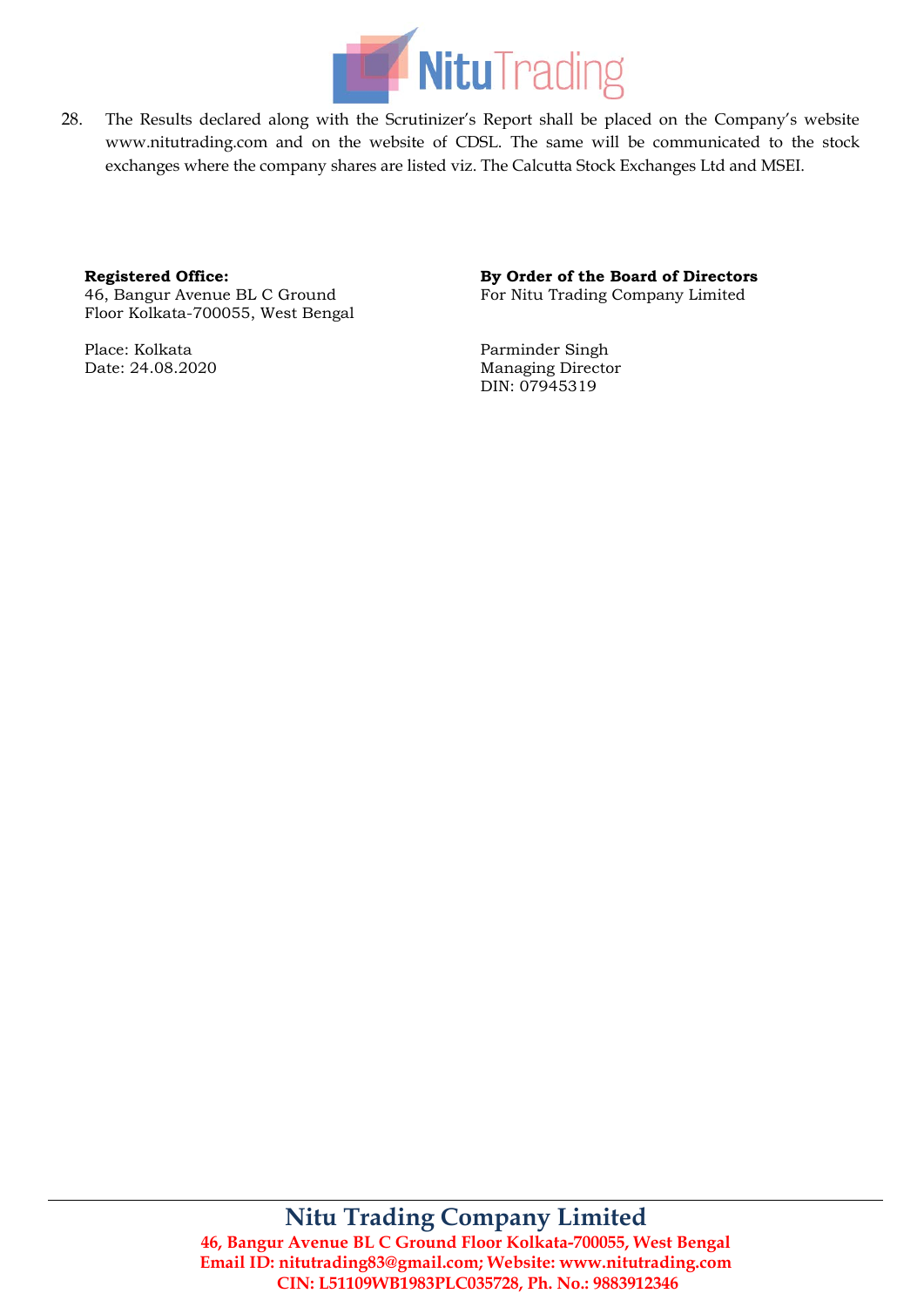

#### **Item No. 3:**

#### **To Appoint Mr. BijayGansai as an Independent Director of the Company:**

Mr. BijayGansai, who was appointed as an Additional Director of the Company effective from 10<sup>th</sup>January, 2020, by the Board of Directors and who holds office until the date of the Annual General Meeting, pursuant to Section 161 of the Companies Act, 2013 and relevant Article of the Articles of Association of the Company, and in respect of whom the Company has received a notice under Section 160 of the Companies Act, 2013, proposing his candidature.

Mr. BijayGansai has given requisite declaration that he meets the criteria of Independence as prescribed both under sub-section (6) of Section 149 of the Act and SEBI (Listing Obligations and Disclosure Requirements) Regulations, 2015, ("Listing Regulations"). Mr. BijayGansai is also not disqualified from being appointed as a Director in terms of Section 164 of the Act.

In the opinion of the Board, Mr. BijayGansai fulfils the conditions specified in the Act and rules made thereunder and the Listing Regulations, in respect of his appointment as an Independent Director of the Company and he is Independent of the Management. The Board of Directors recommends the resolution set out in Item no. 3 of the accompanying Notice for approval of the Members.

None of the Directors of the Company, except Mr. BijayGansai, to whom this resolution is relates, is interested or concerned in this resolution.

#### **Item No. 4:**

In order to make optimum use of funds available with the Company and also to achieve long term strategic and business objectives, the Board of Directors of the Company proposes to make use of the same by making investment in other bodies corporate or granting loans, giving guarantee or providing security to other persons or other body corporate or as and when required.

Pursuant to the provisions of section 186(3) of the Companies Act, 2013 and rules made there under, the Company needs to obtain prior approval of shareholders/members by way of special resolution passed at the General Meeting in case the amount of investment, loan, guarantee or security proposed to be made is more than the higher of sixty percent of the paid up share capital, free reserves and securities premium account or one hundred percent of free reserves and securities premium account.

Accordingly, the Board of Directors of the Company proposes to obtain approval of shareholders by way of special resolution as contained in the item no. 4 to the notice of the Annual General Meeting for an amount not exceeding 100,00,00,000/- (Rupees Hundred Crores Only) outstanding at any time notwithstanding that such investments, outstanding loans given or to be given and guarantees and security provided are in excess of the limits prescribed under Section 186 of the Companies Act, 2013.

The Directors recommend the Special Resolution as set out at Item No. 4 of the accompanying Notice, for Members' approval.

None of the Directors of the Company and their relatives are concerned or interested in the said resolution except to the extent of their shareholding, if any.

#### **Item No. 5**

Section 180 (1) (c) of the Companies Act, 2013 permits the Company to borrow money along with the money already borrowed by the Company, except the temporary loans obtained from the Companies banker in ordinary course of business, beyond the paid –up capital and free reserve of the Company, only if the same is approved by the Members of the Company. It is therefore, necessary for the members to pass a Special Resolution under Section 180(1)(c) of the Companies Act, 2013, as set out at Item No. 5 of the Notice of the AGM, to enable the Board of Directors to borrow money uptoRs. 50 Crores (Rupees FiftyCrores).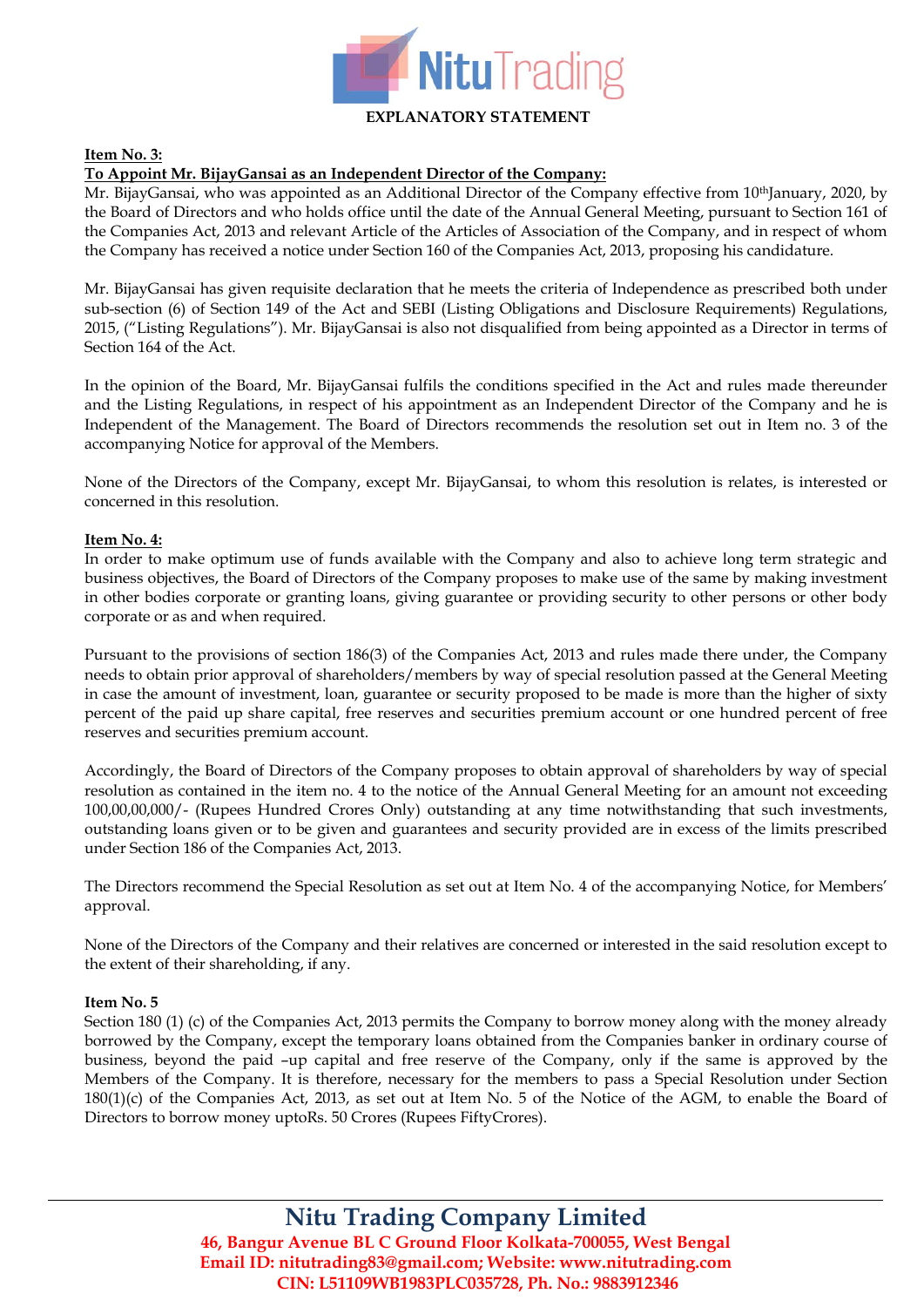

The Board recommends the Special Resolution as per the accompanying Notice, for approval by the Shareholders of the Company.

None of the Directors, Key Managerial Personnel or their respective relatives are concerned or interested in the Resolution except to the extent of their shareholding, if any, in the Company.

#### **ANNEXURE TO ITEMS 2 and 3 OF THE NOTICE**

**Details of Directors seeking re-appointment/appointment at the forthcoming Annual General Meeting [in pursuance of the SEBI (Listing obligations and Disclosure Requirements) Regulation, 2015](Annexure as referred to in note no. 1 on notice and Item No. 2 and 3 of the notice)**

| <b>Name of Director</b>                               | Mr.Parminder Singh                         | Mr.BijayGansai              |
|-------------------------------------------------------|--------------------------------------------|-----------------------------|
|                                                       | (DIN: 07945319)                            |                             |
| Date of Birth                                         | 13/08/1984                                 | 02/05/1984                  |
| Date of appointment                                   | 24/04/2019                                 | 10/01/2020                  |
| Nationality                                           | Indian                                     | Indian                      |
| Designation                                           | <b>Managing Director</b>                   | <b>Independent Director</b> |
| <b>Expertise</b>                                      | <b>Finance and Marketing</b>               | Finance                     |
| Relationships between directors inter-se              | <b>None</b>                                | <b>None</b>                 |
| <b>Present Status of Directorship in this Company</b> | <b>Managing Director cum</b><br><b>CFO</b> | <b>Independent Director</b> |
| <b>Shares held in the Company</b>                     | Nil                                        | <b>Nil</b>                  |
| Seeking Appointment/re-appointment                    | Appointment                                | Re-Appointment              |
| Names of other listed entities in which the person    | <b>Nil</b>                                 | <b>Nil</b>                  |
| also holds the directorship and the membership of     |                                            |                             |
| <b>Committees of the board</b>                        |                                            |                             |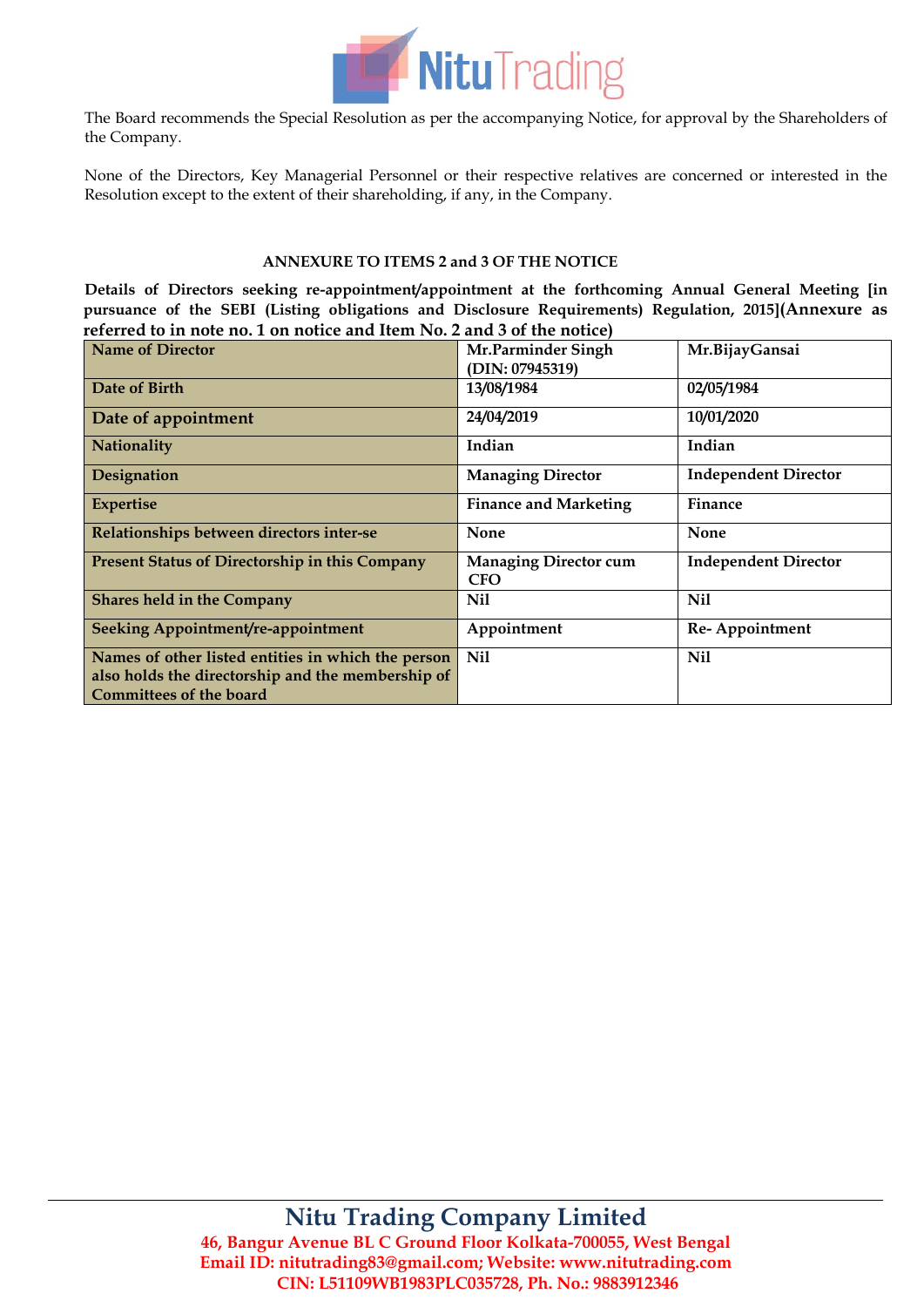

## **NITU TRADING COMPANY LIMITED CIN: L51109WB1983PLC035728 Regd. Office: 46, Bangur Avenue BL C Ground Floor Kolkata-700055, West Bengal**

## **38th ANNUAL GENERAL MEETING**

*ATTENDANCE SLIP*

(Members or their proxies are requested to present this form for admission, duly signed in accordance with their specimen signatures registered with the Company.)

| $DPId*$         | Client Id*                 |  |
|-----------------|----------------------------|--|
| Regd. Folio No. | ໍ ຕາ<br>No.<br>. of Shares |  |

\*Applicable for shares held in electronic form

Name(s) and address of the shareholder / Proxy in full:

I/we hereby record my/our presence at the 38th Annual General Meeting of the Company being held on Saturday, 26th September, 2020 at 10.00 a.m. at the registered office of the Company at 46, Bangur Avenue BL C Ground Floor Kolkata-700055, West Bengal.

Please  $(\sqrt{})$  in the box

| n morn<br>$\mathbf{A}$ | <b>PROYV</b> |  |
|------------------------|--------------|--|
|------------------------|--------------|--|

\_\_\_\_\_\_\_\_\_\_\_\_\_\_\_\_\_\_\_\_\_\_\_\_\_\_\_\_\_\_\_\_\_\_\_\_\_ Signature of Shareholder / Proxy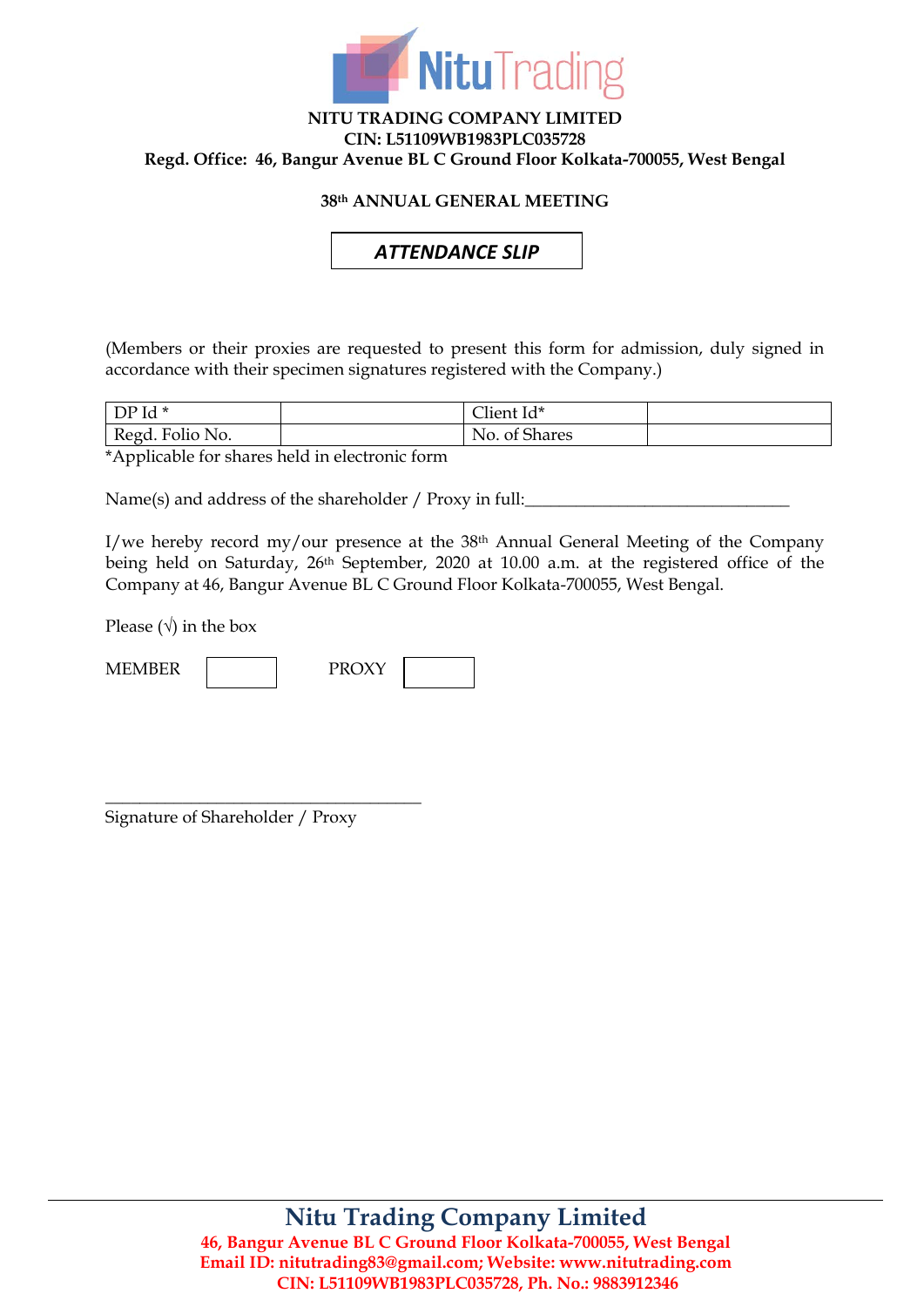

#### **Form No. MGT-11**

# *PROXY FORM*

[Pursuant to section 105(6) of the Companies Act, 2013 and Rule 19(3) of the Companies Management and Administration) Rules, 2014] **CIN:**L51109WB1983PLC035728 **Name of the Company:** Nitu Trading Company Limited

**Registered Office**: 46, Bangur Avenue BL C Ground Floor Kolkata-700055, West Bengal

| Name of the member(s): |  |
|------------------------|--|
| Registered address:    |  |
| E-mail Id:             |  |
| Folio No. / Client Id: |  |
| DP ID:                 |  |

I/ We, being the member(s) of ……………..…. shares of the above named Company, hereby appoint

as my/our proxy to attend and vote (on a poll) for me/us and on my/our behalf at the 38th Annual General Meeting of the Company, to be held on Saturday, 26<sup>th</sup> September, 2020 at 10.00 a.m. at the registered office of the Company at 46, Bangur Avenue BL C Ground Floor Kolkata-700055, West Bengal., and at any adjournment thereof in respect of such resolutions as are indicated below:

| <b>Item</b>               | <b>Description of Resolutions:</b>                                                             |
|---------------------------|------------------------------------------------------------------------------------------------|
| No.                       |                                                                                                |
| <b>Ordinary Business:</b> |                                                                                                |
|                           | Adoption of the Audited Balance Sheet of the Company for the Financial Year ended 31st March,  |
|                           | 2020 together with the Report of the Board of Directors and Auditors thereon.                  |
| 2.                        | To appoint a Director in place of Mr.Parminder Singh (DIN: 07945319), who retires by rotation  |
|                           | and being eligible, offers himself for re-appointment.                                         |
| <b>Special Business:</b>  |                                                                                                |
| 3.                        | Re-Appointment of Mr.BijayGansai (DIN: 08664432) as a Director of the Company;                 |
| 4.                        | Consent of Members for increase in the limits applicable for making investments/ extending     |
|                           | loans and giving guarantees or providing securities in connection with loans to Persons/Bodies |
|                           | Corporate,                                                                                     |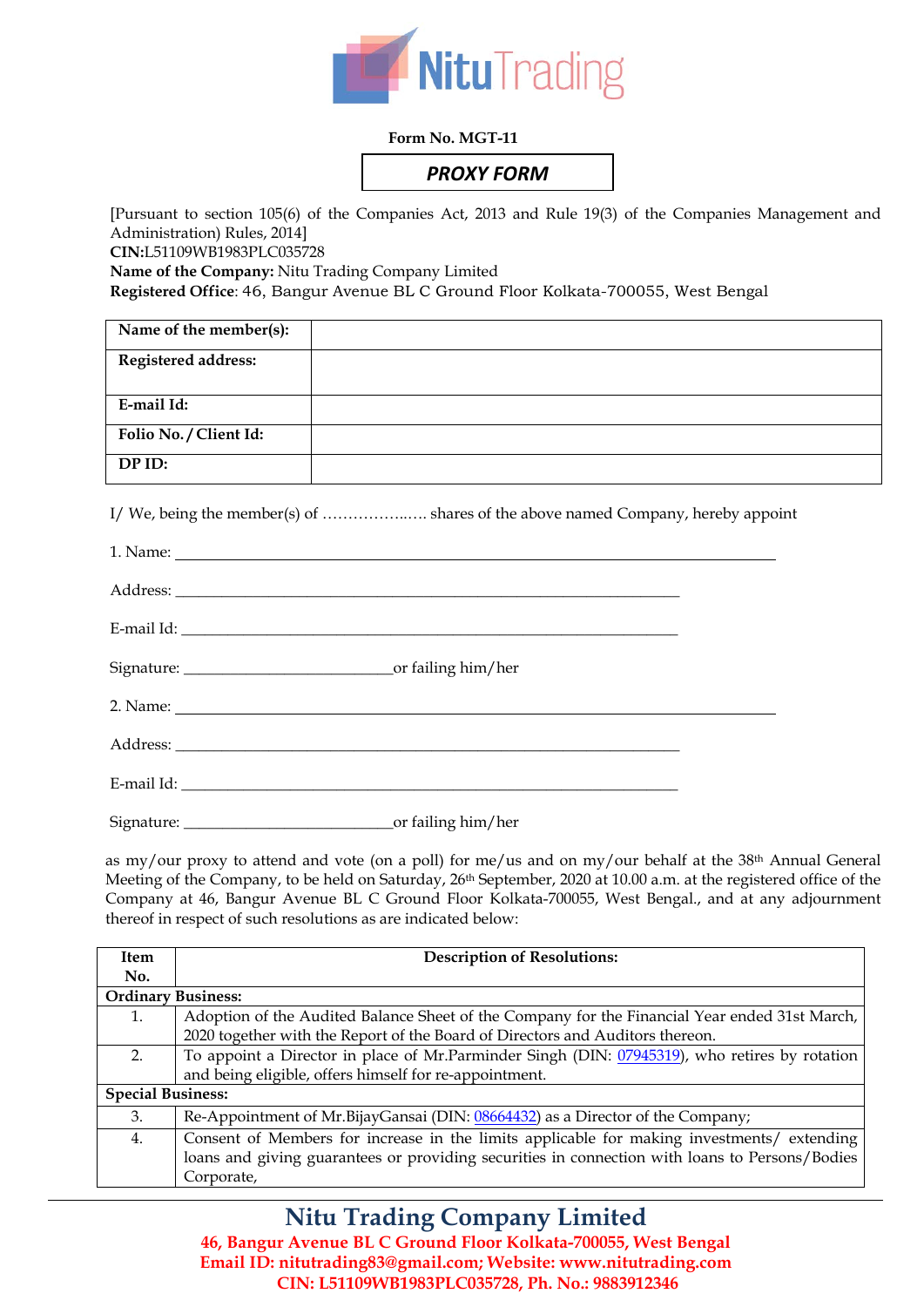

| Increasing the Borrowing Powers under Section $180(1)$ (c) of the Companies Act, 2013 up to 50 |
|------------------------------------------------------------------------------------------------|
| Crores:                                                                                        |

Signed this …..…… day of ………………….......... 2020

Signature of shareholder(s)

Signature of Proxy holder(s)

#### **Notes:**

1. This form of proxy in order to be effective should be duly completed and deposited at the Registered Office of the Company, not less than 48 hours before the commencement of the Meeting.

**Affix Revenue Stamp**

2. Any alteration or correction made to this Proxy form must be initialed by the signatory /signatories.